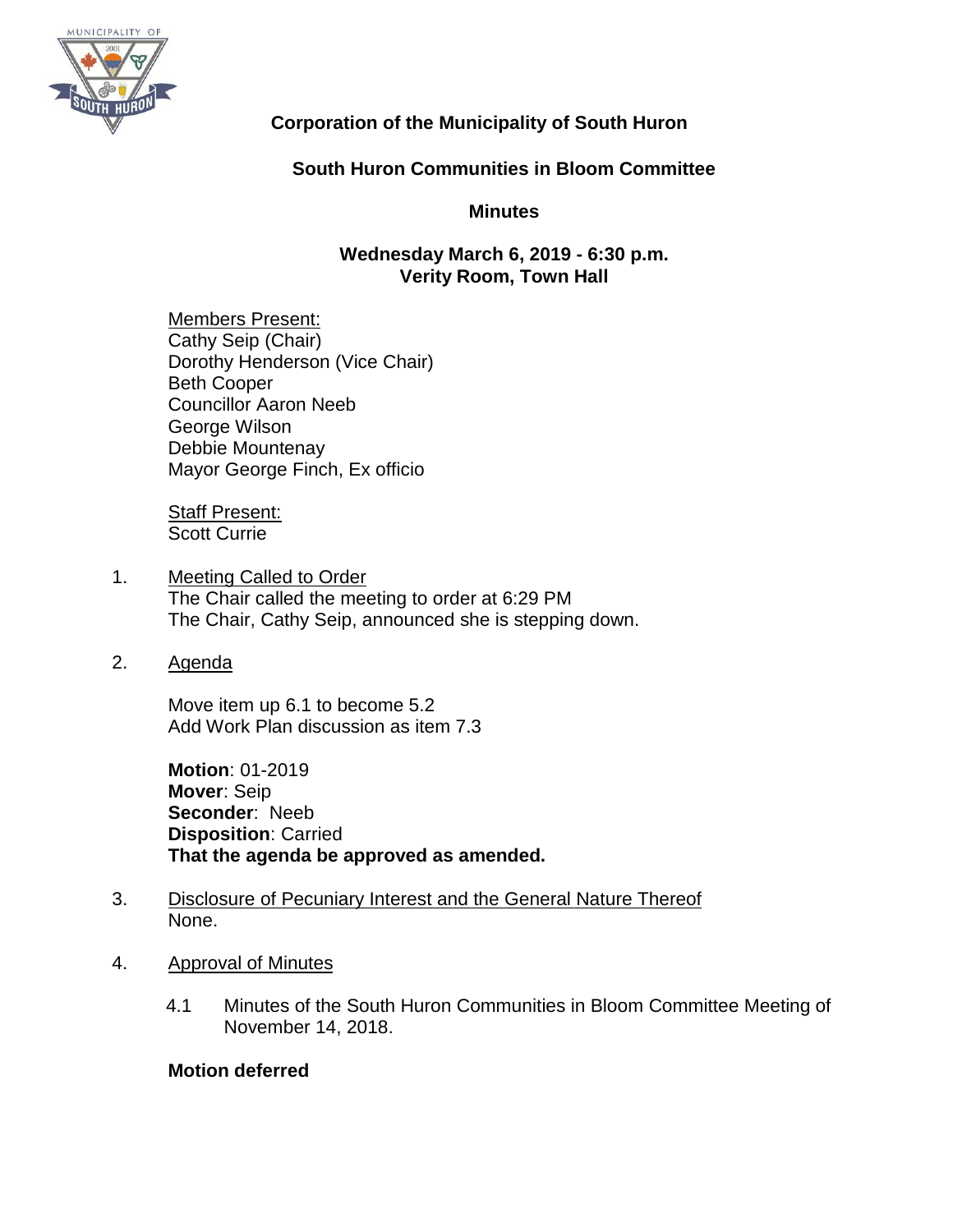### **That South Huron Communities in Bloom Committee adopts the minutes of November 14, 2018 as presented.**

#### 5. Discussion

5.1 Election of new Chair and Vice Chair

**Motion**: 02-2019 **Mover**: Dorothy **Seconder**: George **Disposition**: Carried

### **That Debbie Mountenay be appointed as Chair of the Communities in Bloom Committee.**

5.2 Heather MacKechnie, Exeter United Church re: Community Garden Project

The Exeter United Church has received \$4,000 in funding through the United Church of Canada's *Embracing the Spirit Fund*.

The Exeter United Church would like to partner with the municipality and Communities in Bloom to share resources and establish a good location.

Currently, the Exeter United Church has around 15 participants interested in taking part and will extend the invitation to anyone else who would like to participate.

There is a plan to have a community gathering component, meeting every few weeks to connect with each other, and a canning workshop in the fall using some of the harvest. Using a collective plot model the group plants and tends the whole pot as a collective.

What about Scout's Hall? What about the Walker House? Could we incorporate a Three Sisters Garden?

#### 5.3 Registration for 2019 CiB participation?

**Motion**: 03-2019 **Mover**: Cathy **Seconder**: Beth **Disposition**: Carried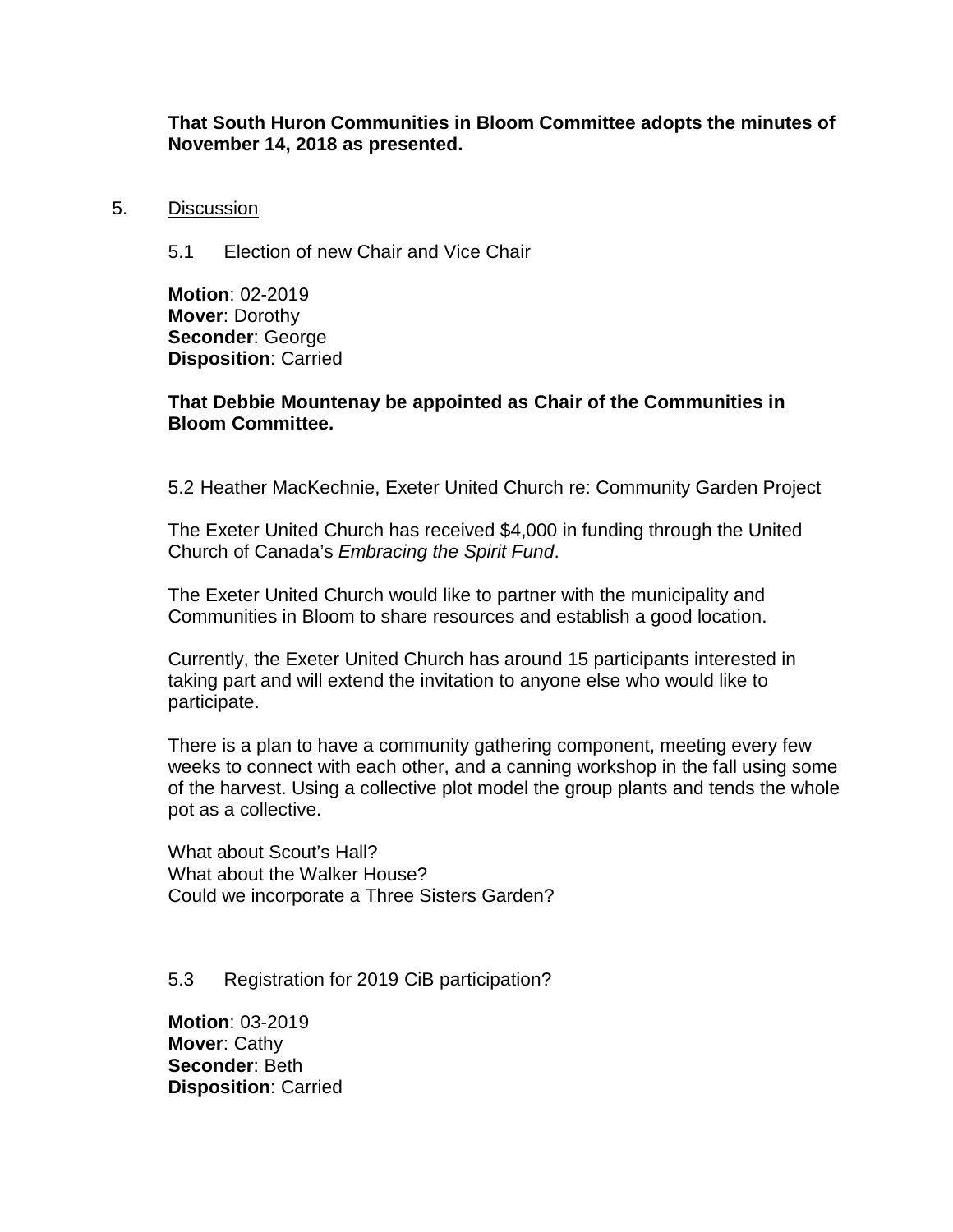**Whereas the community of South Huron was awarded Bronze in the 2018 national competition Rural Gardens category.**

### **That the Communities in Bloom Committee enters the Circle of Excellence non-evaluated category in 2019.**

Staff to complete and submit the registration form.

5.3 Tree sale order for 2019

**Motion**: 04-2019 **Mover**: Cathy **Seconder**: George **Disposition**: Carried **That the Committee's tree sale take place on April 27th, 2019.**

Debbie to work with staff to promote the event.

# 5.4 Set meeting time and date for 2019

1<sup>st</sup> Wednesday of the month at 6:30 - 8:00 in the Verity Room at Town Hall. Meetings will occur every month except August.

Staff to locate and circulate committee's Terms of Reference Staff to locate and circulate the 2018 Evaluation Form received form CiB judges.

## 5.5 Complete 2018 Evaluation form review

Debbie, Dorothy and Beth will review the evaluation form and develop a draft work plan for input.

6. Communications None.

## 7. New Business

7.1 Recruitment of new committee members Debbie to work with staff about a communication strategy to market the work of the committee.

7.2 No Home Show in 2019